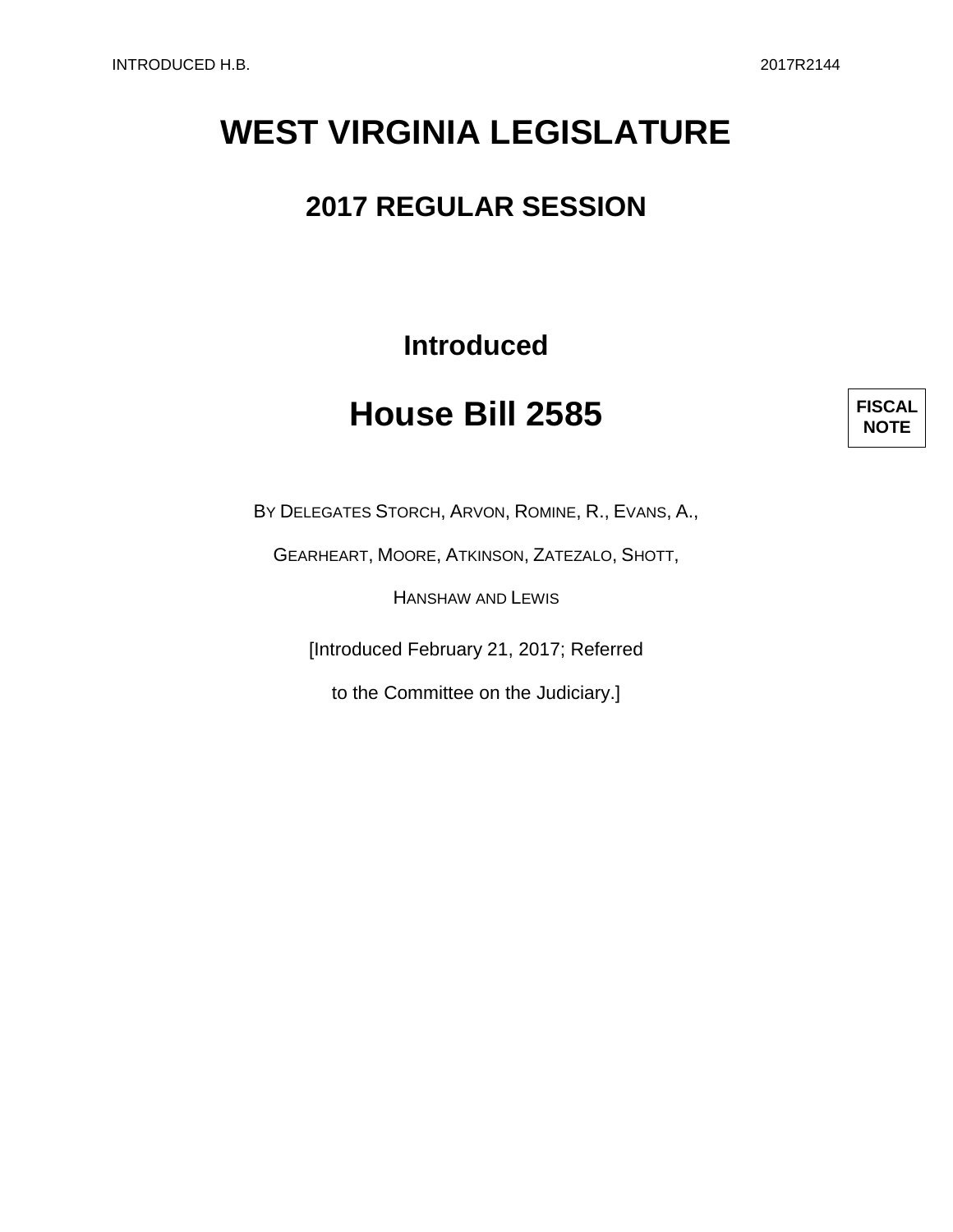A BILL to amend the Code of West Virginia, 1931, as amended, by adding thereto a new article, designated §61-14-1, §61-14-2, §61-14-3, §61-14-4 and §61-14-5, all relating to laundering of proceeds from specified criminal activities; defining terms; creating felony crime of conducting financial transactions involving proceeds of criminal activity; creating felony crime of transporting, transmitting or transferring monetary instruments or property involving proceeds of criminal activity; providing for penalties; providing for seizure and forfeiture of property or monetary instruments; specifying the burden of proof in a forfeiture proceeding; clarifying conduct that constitutes separate offenses; and setting forth venue for prosecution of offenses.

*Be it enacted by the Legislature of West Virginia:*

 That the Code of West Virginia, 1931, as amended, be amended by adding thereto a new article, designated §61-14-1, §61-14-2, §61-14-3, §61-14-4 and §61-14-5, all to read as follows:

#### **ARTICLE 14. MONEY LAUNDERING.**

#### **§61-14-1. Definitions.**

#### As used in this article, unless the context clearly indicates otherwise:

 (a) "Conducts" includes, but is not limited to, initiating, concluding, participating in, or assisting in a transaction.

 (b) "Criminal activity" means a violation of the felony provisions of section eleven, article forty-one, chapter thirty-three of this code; the felony provisions of chapter sixty-a of this code; the felony provisions of article two of this chapter; the provisions of sections one, two, three, four, five, eleven, twelve, subsection (a), section thirteen, fourteen, eighteen, nineteen, twenty-four, twenty-four-a, twenty-four-b and twenty-four-d, article three of this chapter; the felony provisions of sections article three-c of this chapter; the felony provisions of article three-e of this chapter; the felony provisions of article four of this chapter; the provisions of section eight, article eight of this chapter; the felony provisions of article eight-a of this chapter and the felony provisions of

article eight-c of this chapter.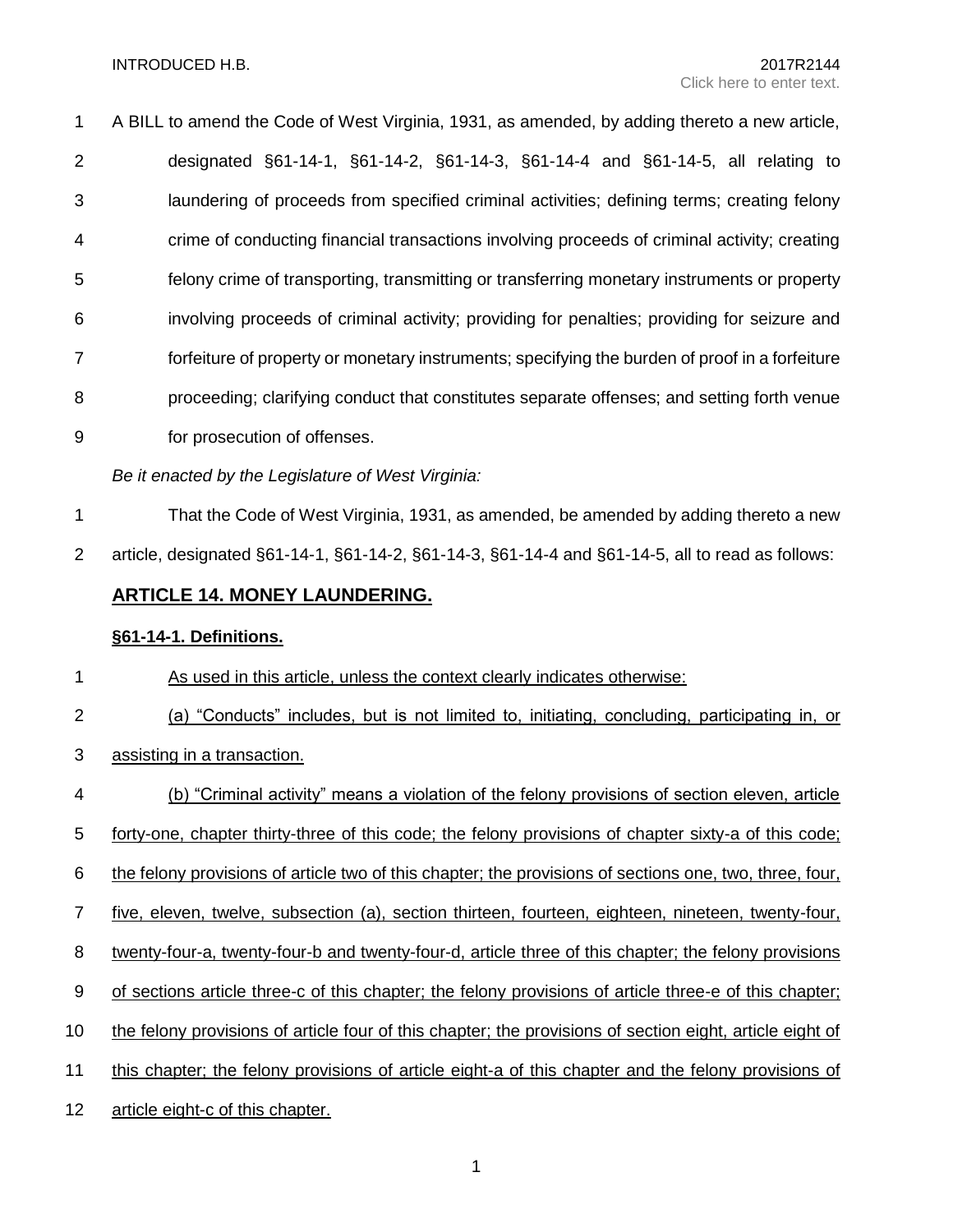| 13 | (c) "Cryptocurrency" means digital currency in which encryption techniques are used to               |
|----|------------------------------------------------------------------------------------------------------|
| 14 | regulate the generation of units of currency and verify the transfer of funds, and which operates    |
| 15 | independently of a central bank.                                                                     |
| 16 | (d) "Financial institution" means a financial institution as defined in 31 U. S. C. §5312 which      |
| 17 | institution is located in this state.                                                                |
| 18 | (e) "Financial transaction" means a transaction involving the movement of funds by wire              |
| 19 | or other means or involving one or more monetary instruments, which in any way or degree affects     |
| 20 | commerce, or a transaction involving the transfer of title to any real property, vehicle, vessel, or |
| 21 | aircraft, or a transaction involving the use of a financial institution which is engaged in, or the  |
| 22 | activities of which affect, commerce in any way or degree.                                           |
| 23 | (f) "Gift card" means a card, voucher or certificate which contains or represents a specific         |
| 24 | amount of money issued by a retailer or financial institution to be used as an alternative to cash   |
| 25 | purposes.                                                                                            |
| 26 | (g) "Knowing" means actual knowledge. For purposes of this article, a person may be                  |
| 27 | <u>considered to have actual knowledge even though the belief is based upon or results from a</u>    |
| 28 | representation of a law-enforcement officer or a person acting at the direction of a law-            |
| 29 | enforcement officer, and regardless of whether the law-enforcement officer or person acting at       |
| 30 | the law-enforcement officer's direction discloses the person's status as a law-enforcement officer   |
| 31 | or that the person is acting at the direction of a law-enforcement officer.                          |
| 32 | (h) "Monetary instruments" means coin or currency of the United States or of any other               |
| 33 | country, travelers' checks, personal checks, bank checks, gift cards, prepaid credit cards, money    |
| 34 | orders, cryptocurrency, investment securities in bearer form or otherwise in such form that title    |
| 35 | thereto passes upon delivery, and negotiable instruments in bearer form or otherwise in such form    |
| 36 | that title thereto passes upon delivery.                                                             |
| 37 | (i) "Petitioner" means any local, county, state, or federal prosecutor or law-enforcement            |
| 38 | official or agency.                                                                                  |

2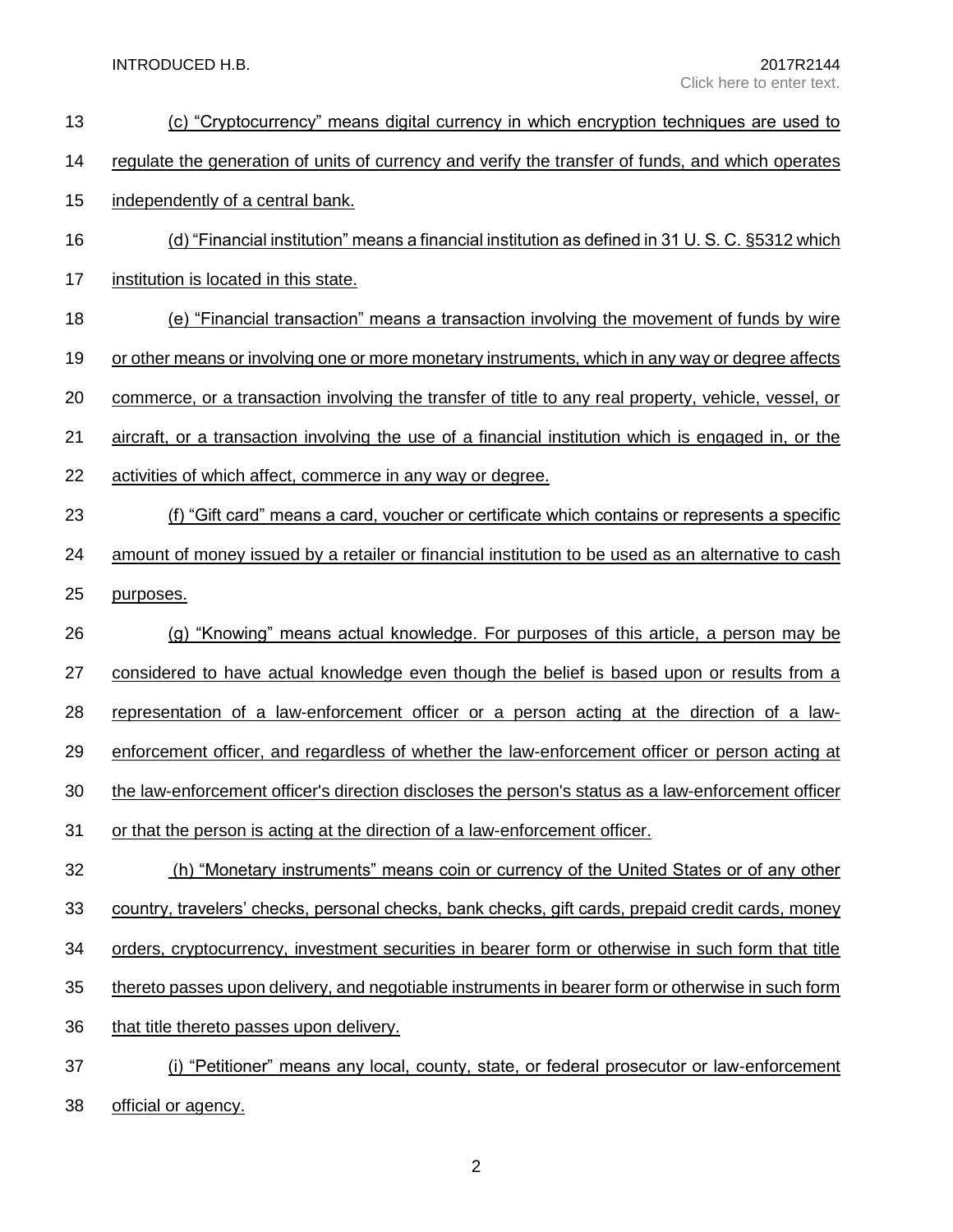| 39             | (i) "Proceeds" means property or monetary instrument acquired or derived, directly or                    |
|----------------|----------------------------------------------------------------------------------------------------------|
| 40             | indirectly, from, produced through, realized through, or caused by an act or omission and includes       |
| 41             | property, real or personal, of any kind.                                                                 |
| 42             | (k) "Property" means anything of value, and includes any interest therein, including any                 |
| 43             | benefit, privilege, claim or right with respect to anything of value, whether real or personal,          |
| 44             | tangible or intangible, and monetary instruments.                                                        |
| 45             | (I) "Transaction" means a purchase, sale, loan, pledge, gift, transfer, delivery, or other               |
| 46             | disposition. With respect to a financial institution, "transaction" includes a deposit, withdrawal,      |
| 47             | transfer between accounts, exchange of currency, loan, extension of credit, purchase or sale of          |
| 48             | any stock, bond, certificate of deposit, or other monetary instrument, use of a safety deposit box,      |
| 49             | or any other payment, transfer, or delivery by, through or to a financial institution, by whatever       |
| 50             | means effected.                                                                                          |
|                | §61-14-2. Laundering through financial transactions.                                                     |
| 1              | (a) It is unlawful for any person to conduct or attempt to conduct a financial transaction               |
| $\overline{2}$ | involving the proceeds of criminal activity knowing that the property involved in the financial          |
| 3              | transaction represents the proceeds of, or is derived directly or indirectly from the proceeds of,       |
| 4              | criminal activity:                                                                                       |
| 5              | (1) With the intent to promote the carrying on of the criminal activity; or                              |
| 6              | (2) Knowing that the transaction is designed in whole or part:                                           |
| $\overline{7}$ | To conceal or disguise the nature, location, source, ownership, or control of the<br>(i)                 |
| 8              | proceeds of the criminal activity; or                                                                    |
| 9              | (ii) To avoid any transaction reporting requirement imposed by law.                                      |
| 10             | (b) Any person violating subsection (a) of this section is quilty of a felony and, upon                  |
| 11             | conviction thereof, shall be fined not more than \$5,000, or imprisoned in a state correctional facility |
| 12             | for not less than one nor more than five years, or both fined and imprisoned: Provided, That if the      |
| 13             | amount involved in the transaction exceeds \$15,000, then the person shall be imprisoned in a            |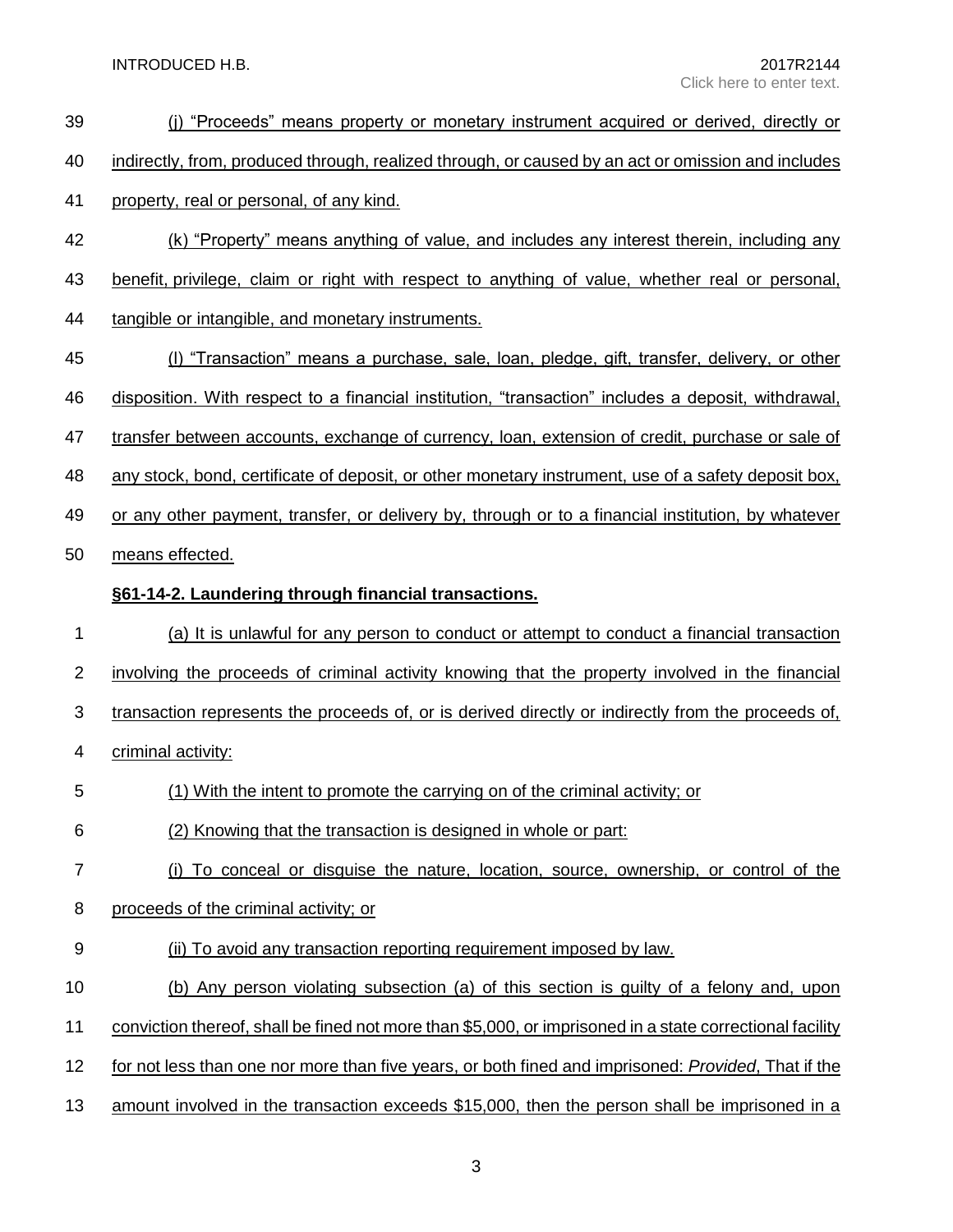| 14                      | state correctional facility for not less than three nor more than fifteen years, or fined not less than  |
|-------------------------|----------------------------------------------------------------------------------------------------------|
| 15                      | \$5,000 nor more than \$25,000, or both fined and imprisoned.                                            |
|                         | §61-14-3. Transportation, transmission, or transfer of proceeds.                                         |
| 1                       | (a) It is unlawful for any person to transport, transmit, or transfer, or attempt to transport,          |
| $\overline{2}$          | transmit or transfer monetary instruments or property involving the proceeds of criminal activity,       |
| 3                       | knowing that the monetary instruments or property are the proceeds of some form of criminal              |
| 4                       | activity:                                                                                                |
| 5                       | (1) With the intent to promote the carrying on of the criminal activity; or                              |
| 6                       | (2) Knowing that transportation, transmission, or transfer is designed in whole or part:                 |
| $\overline{7}$          | (i) To conceal or disguise the nature, location, source, ownership, or control of the                    |
| 8                       | proceeds of criminal activity; or                                                                        |
| 9                       | (ii) To avoid any transaction reporting requirement imposed by law.                                      |
| 10                      | (b) Any person violating subsection (a) of this section is guilty of a felony and, upon                  |
| 11                      | conviction thereof, shall be fined not more than \$5,000, or imprisoned in a state correctional facility |
| 12                      | for not less than one nor more than five years, or both fined and imprisoned: Provided, That if the      |
| 13                      | amount involved in the transportation, transmission or transfer exceeds \$15,000, then the person        |
| 14                      | shall be imprisoned in a state correctional facility for not less than three nor more than fifteen       |
| 15                      | years, or fined not less than \$5,000 nor more than \$25,000, or both fined and imprisoned.              |
|                         | §61-14-4. Forfeiture.                                                                                    |
| 1                       | (a) Any property or monetary instruments involved in a violation of this article, and any                |
| $\overline{\mathbf{c}}$ | property or monetary instruments traceable to the violation, may be seized and forfeited to the          |
| 3                       | State of West Virginia consistent with the procedures in the West Virginia Contraband Forfeiture         |
| 4                       | Act, as provided in article seven, chapter sixty-a of this code: Provided, That in any forfeiture        |
| 5                       | proceeding pursuant to this section, the burden of proof shall be by clear and convincing evidence.      |
| 6                       | (b) Notwithstanding subsection (a) of this section, the court, as part of sentencing for a               |

7 violation under this article, may direct the forfeiture to the state of any property or monetary